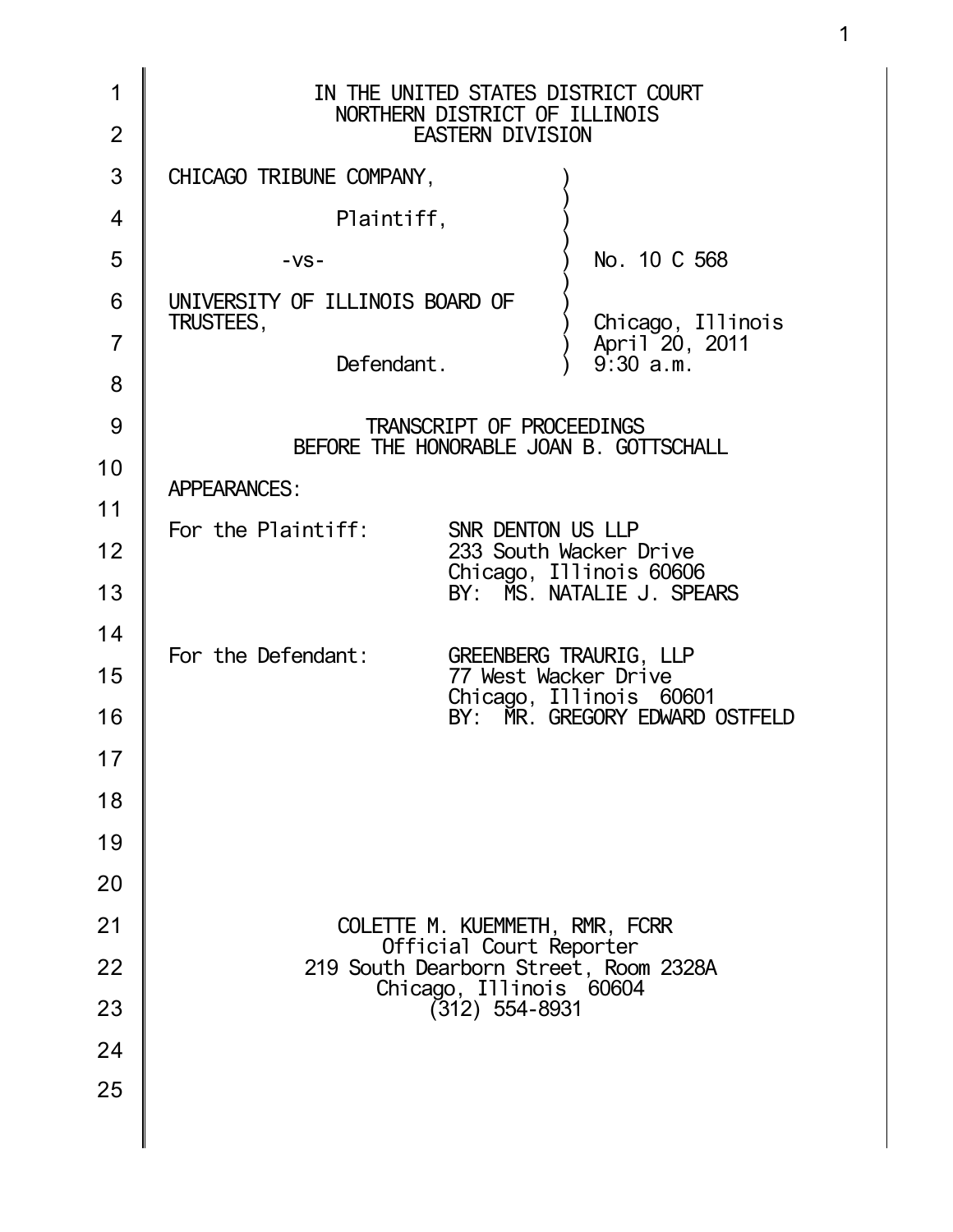1 2 3 4 5 6 7 8 9 10 11 12 13 14 15 16 17 18 19 20 21 22 23 24 25 (Proceedings heard in open court:) THE CLERK: Case 2010 C 568, Chicago Tribune Company vs. University of Illinois Board of Trustees. MS. SPEARS: Good morning, your Honor. Natalie Spears, SNR Denton, on behalf of Chicago Tribune. MR. OSTFELD: Good morning, your Honor. Greg Ostfeld on behalf of the Board of Trustees of the University of Illinois. THE COURT: I don't know what the Tribune's response is. I certainly don't have any problem with staying this until -- MS. SPEARS: We filed an opposition. THE COURT: You did. MS. SPEARS: Yes, we did. THE COURT: Tell me what kind of opposition it is. MS. SPEARS: I have a copy to tender up if you would like. I think it would be important for the Court to read it. I may have underlined, in full disclosure. THE COURT: When did it come? MS. SPEARS: Yesterday. Early, I believe. THE COURT: I've got it here. MS. SPEARS: It's fairly short, your Honor. THE COURT: If you don't want to talk about it, then just hold silent for a minute and let me read it.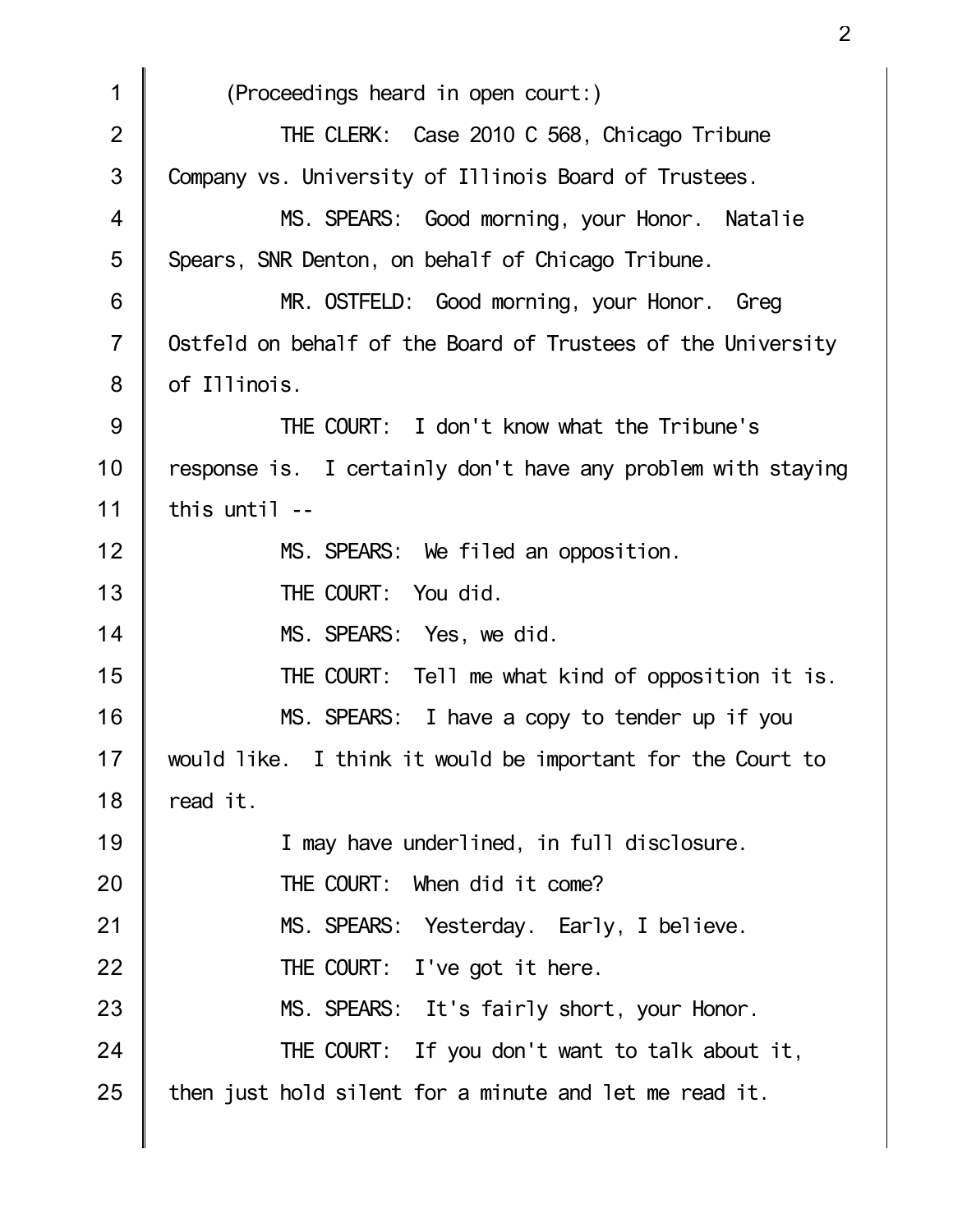1

(Brief pause.)

2 3 4 5 6 7 8 THE COURT: I think this result, I have to tell you, personally is somewhat appalling. That's the way I read the statute. The statute is what the statute is. But the fact that all these private records, when Congress has clearly tried to protect student records, the fact that they're going to be spread on the public record basically makes my stomach turn a little bit.

9 10 11 12 I think the Seventh Circuit ought to opine before all of this is made public. If I'm right, great. If I'm wrong, then we've managed to avoid a whole lot of disaster to people.

13 14 15 16 17 MS. SPEARS: Let me -- I know you haven't had a chance to read it, so let me -- the University's motion to stay here essentially acts as though the fate of the University is essentially hanging by the thread of your Honor's order, and it's not.

18 19 THE COURT: I think a lot of these people are hanging by my order.

20 21 22 23 24 25 MS. SPEARS: The order, though, is narrow in the sense that what the order does is -- FERPA is not a basis for rejecting a FOIA. But as the Court pointed out, there are state court privacy exemptions that still exist. And so in that respect, the University -- it is not a mandate that the University essentially do anything in that regard.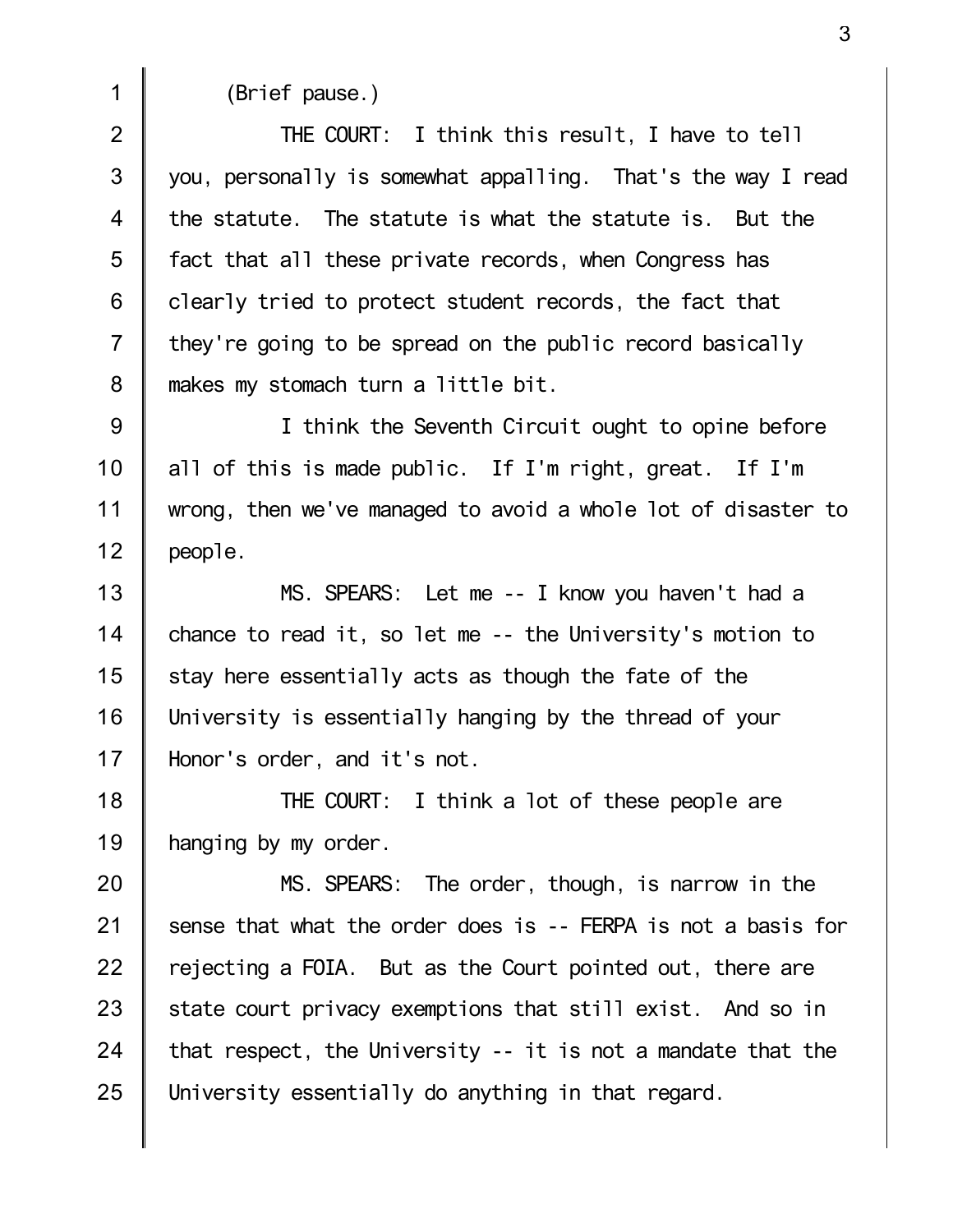THE COURT: First of all, all of this was hot news, what? Two years ago? So it's not like the public is sitting with baited breath waiting for a result.

1

2

3

4

5

6

7

Secondly, you know, I'm a District Court Judge, and it seems to me the Circuit ought to opine on this. And the Circuit ought to opine on this before lots of people are irreparably injured, which they will be.

8 9 10 Did I think there were other remedies? Yes. Does the University think there are other appropriate remedies? Obviously it doesn't. It thinks this is the remedy.

11 12 13 I just think that -- I'm sorry that I didn't see your opposition, but I just think that the fact that people, individuals, are going to be so injured by this --

14 15 MS. SPEARS: But they're not. And that's the point.

16 17 18 THE COURT: Why are they not? Because the press doesn't care how much is spread of record publicly? I don't know.

19 20 21 22 23 24 25 MS. SPEARS: No, because the ruling in this case is to the specific Tribune request there are -- with regard to that request, first of all, the ruling that your Honor made was a narrow one as to just the federal FERPA Statute itself not being a basis for the University to wholesale say that these records are private records. And the Court actually specifically made a narrow ruling in that regard. All that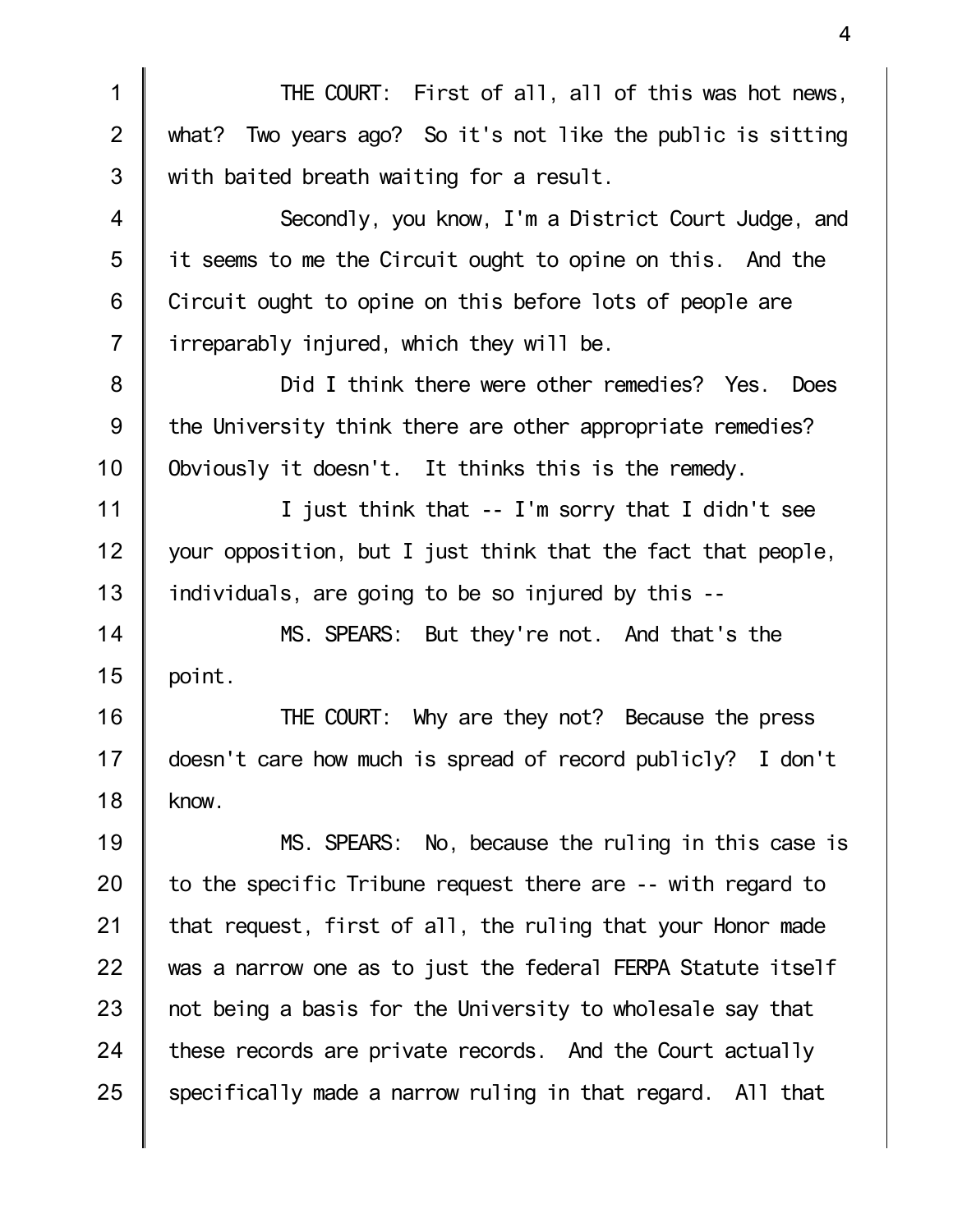does is send the University back to consider whether or not state privacy law exemptions apply.

1

2

3 4 5 6 7 8 9 10 11 And the FERPA Act, actually what it says is that there is -- to be a violation in any event would have to be a policy or a practice. The specific instance of the Tribune's request which the Court narrowed its ruling to just a week ago at the University's request to have the specific, you may recall, the specific relief narrowed to this request, does not require the University specifically to do anything except go back and consider. So I think a stay right now is inappropriate. It doesn't meet the requirements of a stay.

12 13 THE COURT: You're saying this order doesn't require the University to do anything?

14 15 16 17 18 19 MS. SPEARS: Well, all it does is it removes -- and not that it's not important, obviously the relief is one of the -- as your Honor pointed out, one of four bases on which the Court can rule that FERPA was not a bar to the Tribune's FOIA request, that the University could not assert FERPA as a basis.

20 21 22 23 24 25 We also have three other grounds, obviously that they weren't education records, that these were applicants, and not students, and the Court chose not to rule on those matters but said this is not a roadblock here. So that sends the University back to consider under state court and state law.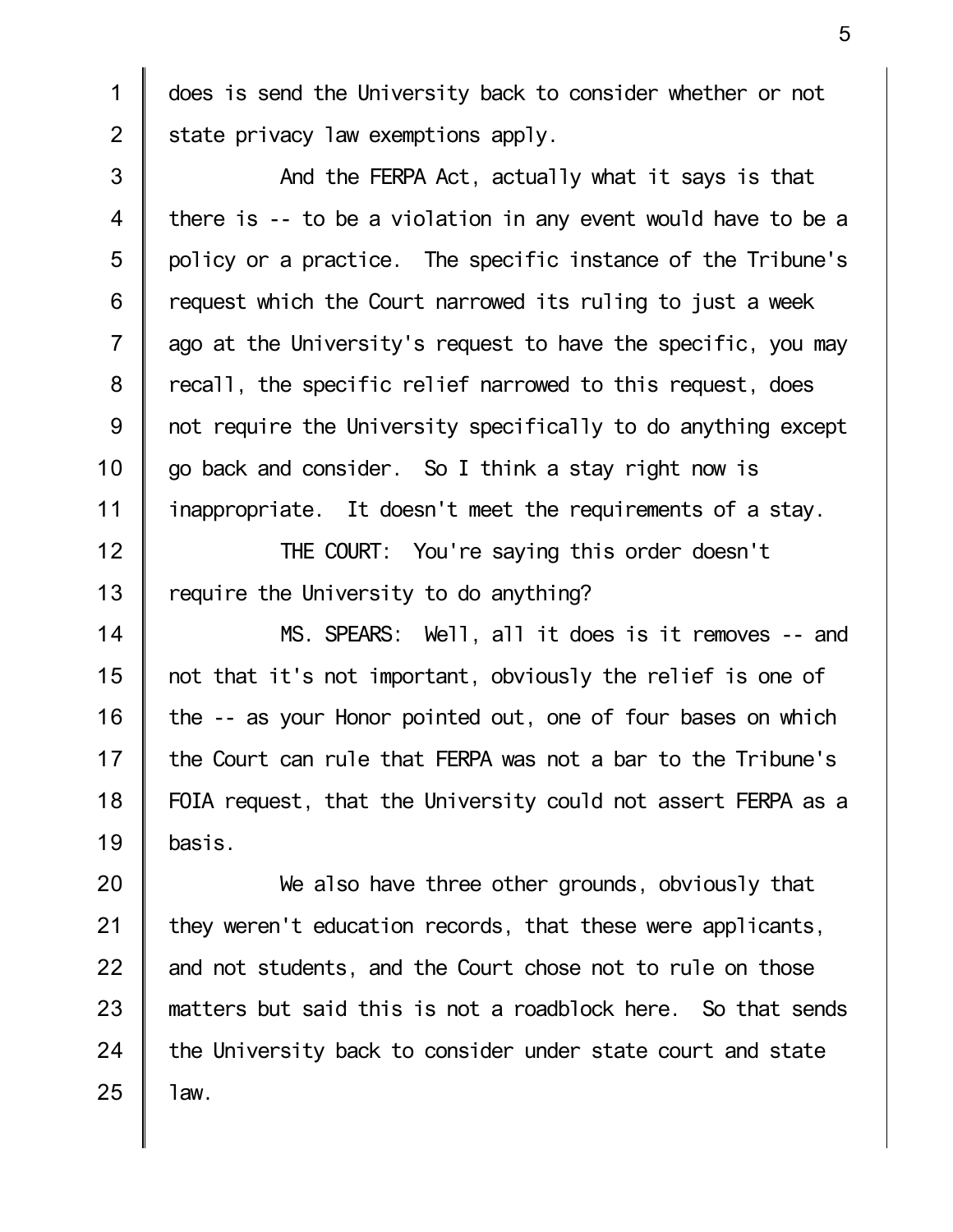So there is no -- and if your Honor wants to take time to look at what we laid out --

1

2

3 4 5 6 7 8 9 10 THE COURT: To me, the injury to these individuals is so overwhelming from this order if the University complies with it, that without a dispositive ruling by the Court of Appeals -- I just don't want to be the person responsible. I don't know what people are going to do. I don't know if they got in, they didn't get in, I don't know what happened to these people, but the effect of this, it seems to me, is catastrophic.

11 12 13 14 15 16 Presumably there are people who are students who are now going to be under, if this is made public, they're going to be under a cloud, that cloud got them in rather than their merits. This is very -- we know enough from other situations to know that this is extremely damaging to individual human beings.

17 18 And I don't believe I'm the last word on it. I think the last word is someone else.

19 20 21 22 23 24 25 And I also think the Tribune has a remedy if you don't like the stay. I think your remedy is to go and get a mandamus from the Court of Appeals. If the Court of Appeals thinks I was clearly right, they can fix this. But if I were to deny the stay and it was to go up to the Court of Appeals and they were to disagree with me, the cat would be out of the bag. There would be no getting the cat back in the the